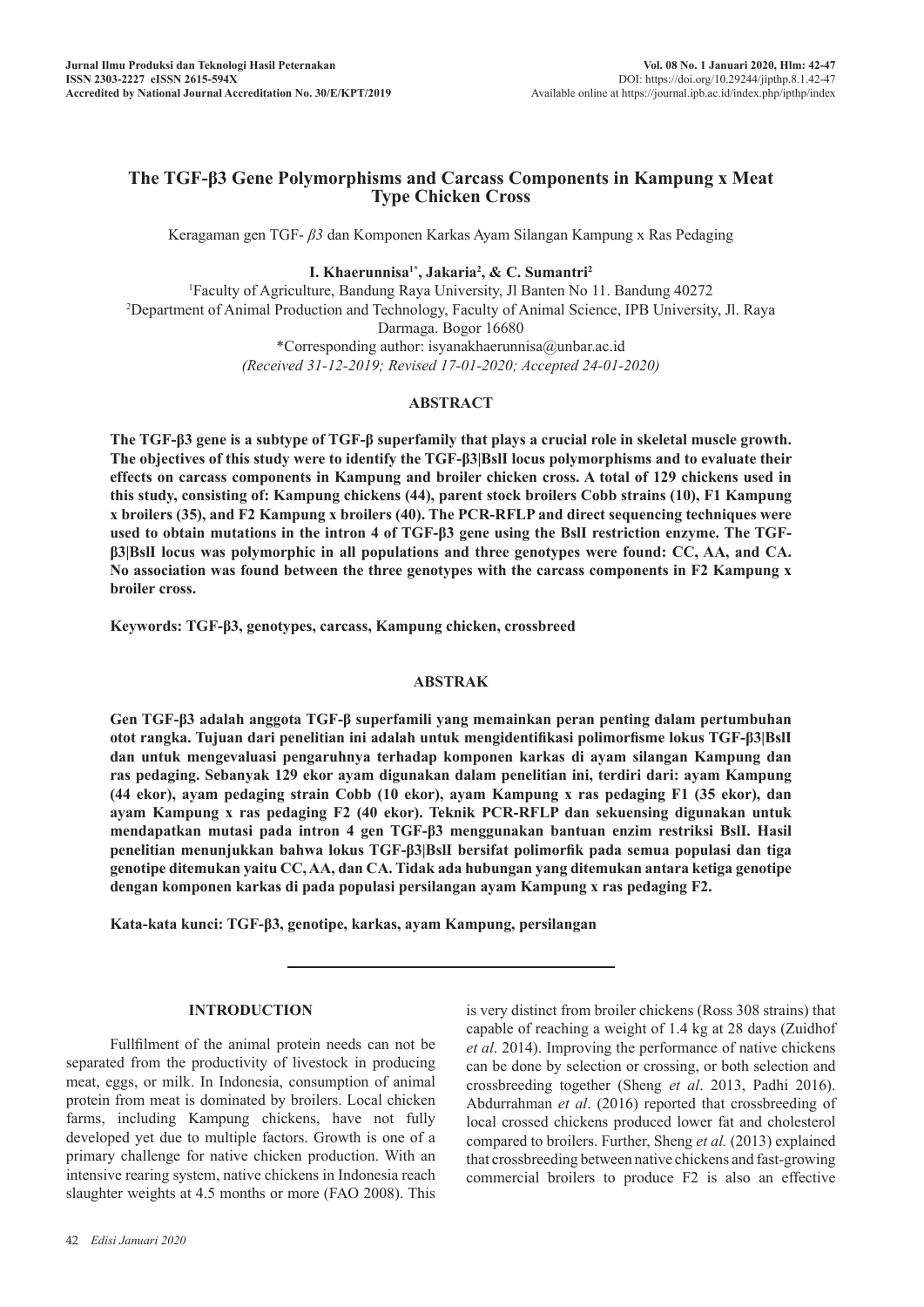method for evaluating the potential genetic enhancement of native chickens.

Muscle growth in livestock is influenced by three main hormones namely steroids, transforming growth factor-beta (TGF-β), and myostatin (Dayton & White 2007). TGF-β is a family of growth factor hormones that regulate biological activity in a very broad range such as morphogenesis (Lorda-Diez *et al.* 2010), development (Lu *et al*. 2013), production (Jin *et al.* 2013), reproduction (Gu *et al*. 2017), and disease resistance (Muhsinin *et al*. 2017). A previous study by Li *et al*. (2003) showed that TGF-β3 plays a dominant role in growth, especially body weight and average daily gain (ADG). Morover, Li *et al*. (2003) mentioned that there was an association of TGF-β3 gene diversity with body weight, ADG, carcass percentage, and chest weight in broiler chicken. The study of the relationship of TGF-β3 gene diversity with parameters of chicken carcasses in Indonesia have never been reported before. The aims of this study were to identify the TGFβ3|*Bsl*I locus polymorphisms and to evaluate their effects on carcass components in Kampung and broiler chicken cross.

## **MATERIALS AND METHODS**

## **Animal and Data Collection**

A total of 129 chickens used in this study, consisting of 4 populations: Kampung chickens (K, n=44), parent stock broilers Cobb strains (B, n=10), F1 Kampung x broiler chickens cross (KB, n=35), and F2 KB x KB (KBKB, n=40). All of these chickens were a collection of the Animal Breeding and Genetics Division, Department of Animal Production and Technology, Faculty of Animal Husbandry, IPB. All chickens were kept under uniform environment conditions to reduce the influence of environmental diversity. Blood samples were collected from a wing vein. The blood sample was then added with an ethylenediamine tetraacetic acid (EDTA) anticoagulant. The F2 KBKB (21 male and 19 female) were slaughtered at 26 weeks to obtain carcass composition data. Carcass component data consisted of live weight (26 weeks), carcass weight, commercial cut weight (breast, thigh, drumstick, and wings), and muscle weight (breast, thigh, and drumstick).

## **Genomic DNA Extraction**

DNA isolation procedure was carried out using the Sambrook and Russel (2001) with some modifications. A total of 20 µl of fresh blood was added with 1000 µl of NaCl 0.2%, then thoroughly shaken until homogeneous. The sample was then centrifuged at 800 rpm for five minutes to form a precipitate, while the supernatant was removed. The precipitate was added with 350 µl 1 x STE, 40 µl 10% SDS and 10 µl Proteinase K 5 mg/ml and then incubated for two hours at 55°C. After that, 400 μl phenol, 400 μl CIAA and 40 μl NaCl 5M were added, then slowly shaken at room temperature for one hour. The next step was centrifugation at 12000 rpm for five minutes. A total of 400 µl of clear liquid in the upper layer was transferred to a new tube and was added with 800 µl absolute EtOH and 40 µl NaCl 5 M were then frozen for 12 hours. The sample was then centrifuged at 12000 rpm for five minutes and a white precipitate was

formed. The precipitate was air drained and added with 100  $\mu$ l of TE 80%. The DNA sample was then stored at -20 °C for further use.

## **Amplification and Genotyping**

Specific sequence of the TGF-β3 locus were obtained using a thermocycler machine (GeneAmp® PCR System 9700, Applied Bio Systems TM, Foster City, CA, USA) with the polymerase chain reaction (PCR) technique. The 30 cycles of PCR process consisted of denaturation (95 $\degree$ C for 10 seconds), annealing (60 $\degree$ C for 20 seconds), and extension ( $72^{\circ}$ C for 30 seconds). The primers used for obtaining a 294 bp fragment target in intron 4 were F: 5'- TCA GGG CAG GTA GAG GGT GT-3' and R: 5'-GCC ACT GGC AGG ATT CTC AC-3', according to Li *et al.* (2003). Amplification was carried out in a total volume of 25 μL, consisting of 50 ng/μL DNA templates, 0.5 pmol primers, 0.5 units of GoTaq Green Master Mix (Promega, Madison, WI, USA), and water.

Genotyping was performed using restriction fragment length polymorphism (RFLP) techniques. PCR products and restriction enzymes (Thermo Fisher Scientific, EU, Lithuania) were incubated for 12 hours at 55°C. The DNA bands were visualized using agarose gel electrophoresis with a concentration of 2.5% (v/w) and FluoroSafe DNA Staining (1st Base, Singapore) under the UV Transilluminator machine (Alpha Imager, Alpha Innotech, Santa Clara, CA, USA). The SNP target position is in intron 4 position can be seen in Figure 1. To confirm the mutation, three samples each genotype were performed direct sequencing analysis through Sanger DNA Sequencing 1st Base (Singapore, Singapore) services with ABI-PRISM3730 sequencer.

## **Data Analysis**

**Polymorphism Information and Sequencing**. Polymorphism information (genotype frequency, allele frequency, and heterozygosity) were analyzed based on Nei and Kumar (2000). All sequencing results (ABI trace files) were analyzed using Molecular Evolutionary Genetic Analysis (MEGA) 6.0 software based on Tamura et al. (2013) and BioEdit (Hall 2011). The Basic Local Alignment Search Tool (BLAST) application was applied to identify gene homology with the data base on Ensembl (https://asia. ensembl.org/index.html).

**Statistical analysis.** Genotype associations with carcass composition were analyzed by the GLM procedure using the Statistical Analysis System (SAS) 9.4 (SAS Institute 2013) and were followed by Duncan's tests. Genetic influence was analyzed based on the following model,

$$
yij = \mu + Gi + \epsilon ij
$$

where yij is the observed phenotype (carcass composition) in the *j* individuals, and the *i*-genotype;  $\mu$  is the general mean; Gi is the genetic influence of the i-genotype; and εij is a normally distributed residual error.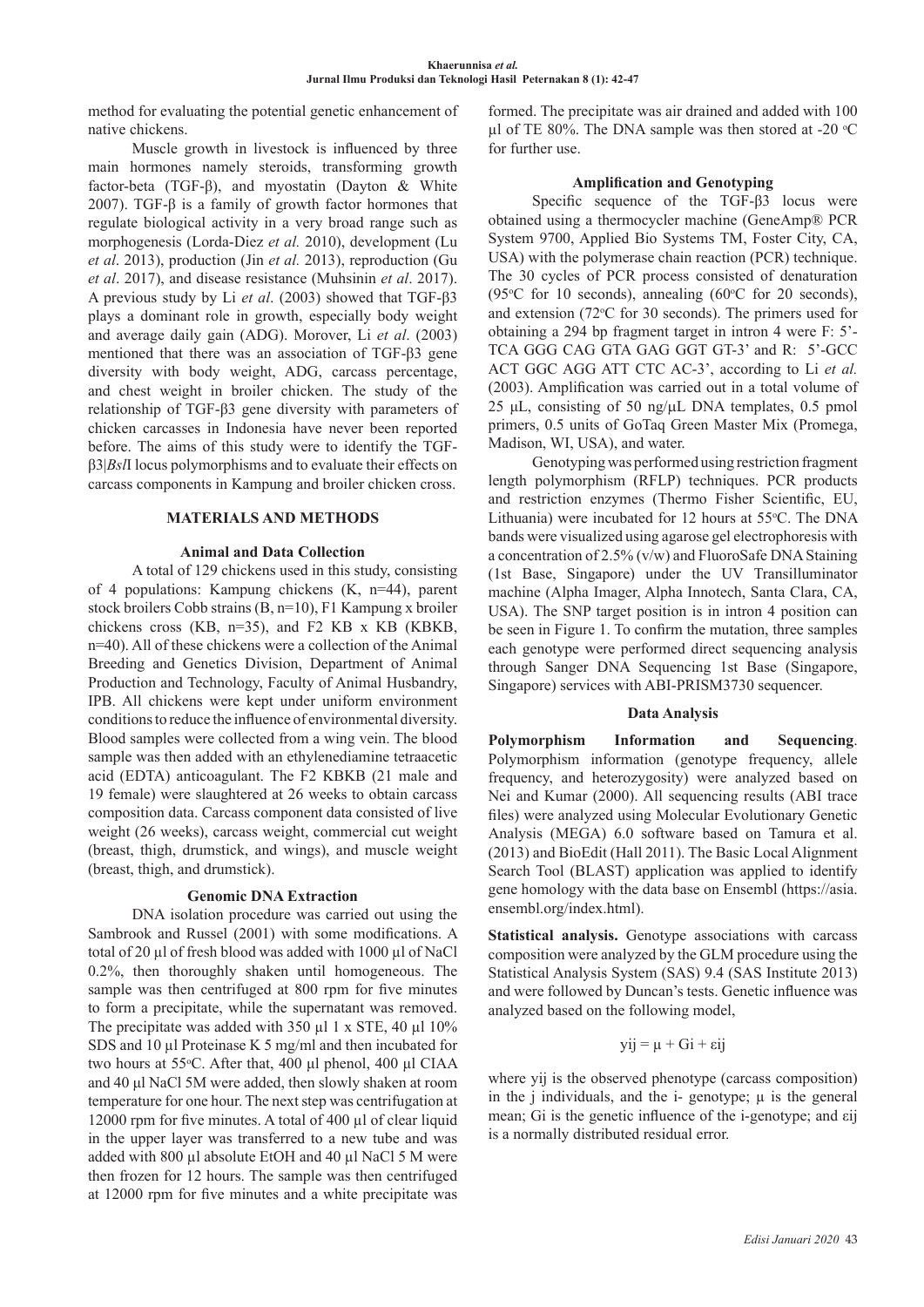

Figure 1. Fragment target TGF-β3|BslI locus. Underline shows SNP position; E=exon (Ensembl accession number: ENSGALG00000010346)

# **RESULTS AND DISCUSSSION**

# **The TGF-β3|***Bsl***I Gene Polymorphism**

The fragment target of the TGF-β3 locus showed the same sequence length with the reference sequence (Ensembl accession number: ENSGALG00000010346), which was 294 bp. After being digested with the *Bsl*I restriction enzyme, two alleles, namely C and A allele, were obtained. There were three restriction points of the *Bsl*I enzyme along the 294 bp. The A allele had two restriction sites which were indicated by three fragments: 145, 75 and 74 bp (Figure 2). While, the C allele had three restriction which produced four fragments:125, 75, 74, and 20 bp (Figure 2). The two alleles formed a combination of three genotypes namely CC, CA, and AA. The results of RFLP analysis on 129 chicken samples revealed all three genotypes. The transversion mutation of base C to A at 89 bp can be found in the DNA sequencing results (Figure 3). The genotype frequency, allele frequency, Ho, and He of the TGF-β3|BslI locus in the chickens studied can be found in Table 1.

The results of the allele frequency calculation showed that the A allele was predominant in the K, KB, and KBKB populations, while the C allele was pedominant in the B population. According to Nei and Kumar (2000), the entire population studied was polymorphic because it had two or more alleles in one locus with a large enough frequency (usually more than 1%). The estimation of heterozygosity values aims to determine the level of polymorphism of an allele so that it can be used for the selection program. The observed heterozygosity (Ho) value at the TGF-β3|BslI locus indicated a higher value than the expected heterozygosity value (He). This indicated that there was no intensive selection process based on this locus (Allendorf *et al.* 2013). The diversity at the TGF-β3 locus showed that the genetic diversity of Kampung chickens was higher than broiler (Table 1). These results were in line with the findings of Riztyan *et al*. (2011) which stated that the free-range chicken populations such as Kampung chickens showed high genetic diversity due to the lack of selection occured.

Table 1. Genotype, allele frequency, and heterozygosity of TGF-β3|BslI locus in Indonesian chickens

| Population   | N  | Genotype Frequency |       |       | Allele Frequency |      | Ho    | He    |
|--------------|----|--------------------|-------|-------|------------------|------|-------|-------|
|              |    | AA                 | СA    | CC    |                  |      |       |       |
| Kampung (F0) | 44 | 0.273              | 0.614 | 0.114 | 0.42             | 0.58 | 0.614 | 0.487 |
| Broiler (F0) | 10 |                    | 0.700 | 0.300 | 0.65             | 0.35 | 0.700 | 0.455 |
| $KB$ (F1)    | 35 | 0.229              | 0.743 | 0.029 | 0.40             | 0.60 | 0.743 | 0.480 |
| $KBKB$ (F2)  | 40 | 0.350              | 0.600 | 0.050 | 0.35             | 0.65 | 0.600 | 0.455 |

N: Number of samples



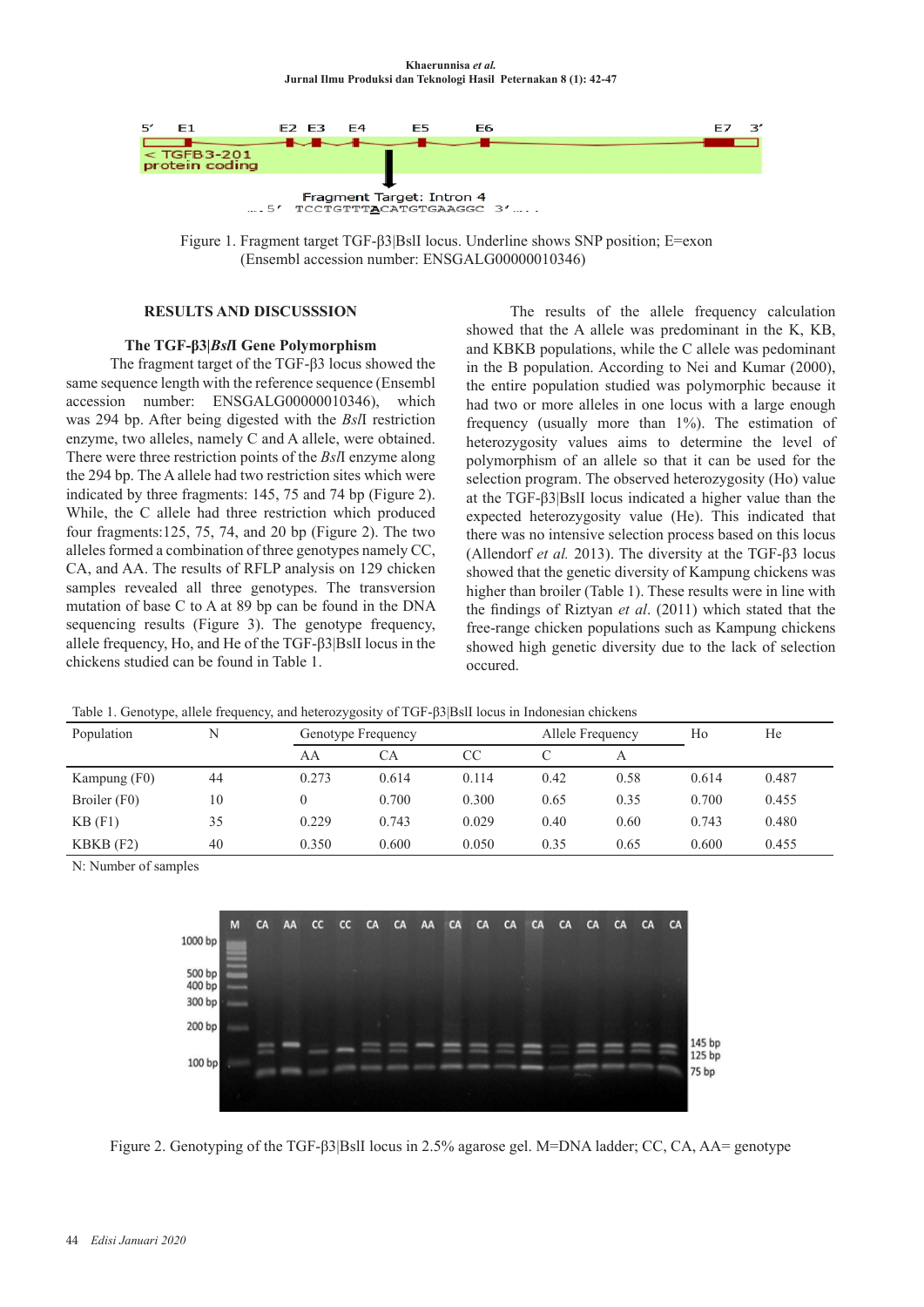#### **Khaerunnisa** *et al.*  **Jurnal Ilmu Produksi dan Teknologi Hasil Peternakan 8 (1): 42-47**

| Forward primer           |     |                              |                                                            |                                          |                                   |                   |  |  |
|--------------------------|-----|------------------------------|------------------------------------------------------------|------------------------------------------|-----------------------------------|-------------------|--|--|
| TGFB3_ENSGALG00000010346 | 1   | TCAGGGCAGG                   | TAGAGGGTGT                                                 | <b>TAAGCGTACT</b>                        | <b>GAAAAGTCTT</b>                 | <b>GTTGCGTCCC</b> |  |  |
| AA                       | 1   |                              |                                                            |                                          |                                   |                   |  |  |
| AA                       | 1   | .                            | .                                                          |                                          |                                   |                   |  |  |
| CA                       | 1   |                              |                                                            | and a series and a series                | .                                 |                   |  |  |
| CA                       | 1   |                              |                                                            |                                          | .                                 |                   |  |  |
| CC                       | 1   |                              |                                                            |                                          | .                                 | .                 |  |  |
| CC                       | 1   |                              |                                                            |                                          |                                   |                   |  |  |
| TGFB3 ENSGALG00000010346 | 51  | TCACTTCCAT                   | <b>ATTGATGTCC</b>                                          | TCTTTGTGGA                               | TCCTGTTTAC                        | ATGTGAAGG         |  |  |
| AA                       | 51  |                              |                                                            | .                                        | $\cdots$                          | .                 |  |  |
| AA                       | 51  | <b>STATISTICS</b> STATISTICS |                                                            | .                                        | <b><i><u>ALLER LERES </u></i></b> | .                 |  |  |
| CA                       | 51  |                              | .                                                          | .                                        | 1.1.1.1.1.1.1                     | .                 |  |  |
| CA                       | 51  |                              |                                                            | whether a company of the                 | . M.                              | .                 |  |  |
| CC                       | 51  |                              |                                                            |                                          | . C.                              | .                 |  |  |
| CC                       | 51  |                              |                                                            |                                          | . C.                              | .                 |  |  |
| TGFB3 ENSGALG00000010346 |     |                              | 101 ATTGACAGTG AAGATGACTA TGGCCGTGGG GACTTGGGGC GCCTGAAGAA |                                          |                                   |                   |  |  |
| AA                       |     | $101$                        | $\sim$<br>$-1 - 1$                                         |                                          | .                                 | $\cdot$ .         |  |  |
| AA                       |     | 101                          |                                                            | <b>**********</b>                        | <b>**********</b>                 | .                 |  |  |
| СA                       | 101 | .                            | .<br>$\overline{a}$                                        | .                                        | . <b>.</b>                        |                   |  |  |
| CA                       |     |                              | $101 \ldots \ldots \ldots \ldots$                          |                                          |                                   | .                 |  |  |
| CC                       | 101 | .                            |                                                            | .                                        |                                   |                   |  |  |
| CC                       |     | 101                          |                                                            | <b>**********</b>                        |                                   |                   |  |  |
| TGFB3 ENSGALG00000010346 |     |                              | 151 GCAGAAAGAC TTGCATAATC CCCACCTCAT CTTGATGATG CTACCCCCAC |                                          |                                   |                   |  |  |
| AA                       |     | 151                          | $\cdots$                                                   | $-1 - 1 - 1$<br>$\sim$ $\sim$<br>u<br>i. | .                                 |                   |  |  |
| AA                       | 151 | .                            |                                                            |                                          |                                   |                   |  |  |
| CA                       | 151 | .                            |                                                            |                                          |                                   |                   |  |  |
| СA                       |     | 151                          |                                                            | .                                        |                                   |                   |  |  |
| CC                       |     |                              |                                                            |                                          |                                   | Y.<br>.           |  |  |
| CC                       |     | 151                          | .                                                          | <b></b>                                  |                                   |                   |  |  |
| TGFB3 ENSGALG00000010346 |     |                              | 201 ATCGCCTGGA GAGCCCAACA                                  |                                          | CTGGGAGGCC AGAGAAAGAA GCGGGCCCTG  |                   |  |  |
| AA                       | 201 | .                            | <b></b>                                                    | .<br>$\sim$                              |                                   |                   |  |  |
| AA                       | 201 | .                            | .                                                          | .                                        | .                                 |                   |  |  |
| СA                       | 201 | <b>**********</b>            |                                                            |                                          |                                   |                   |  |  |
| CA                       | 201 |                              |                                                            |                                          | .                                 |                   |  |  |
| CC                       | 201 | .                            |                                                            |                                          |                                   |                   |  |  |
| CC                       | 201 | .                            |                                                            |                                          | 1.1.1.1.1.1                       |                   |  |  |
|                          |     |                              |                                                            |                                          | Reverse primer                    |                   |  |  |
| TGFB3_ENSGALG00000010346 |     |                              | 251 GATACCAACT ACTGCTTCCG                                  | <b>GTAAGT</b>                            | <b>GAGA ATCCTGCCAG</b>            |                   |  |  |
| AA                       | 251 | .                            | $\sim$                                                     | .                                        |                                   |                   |  |  |
| AA                       | 251 |                              |                                                            | .                                        |                                   |                   |  |  |
| СA                       | 251 | .                            | .                                                          |                                          |                                   |                   |  |  |
| CA                       | 251 |                              |                                                            |                                          |                                   |                   |  |  |
| CC                       | 251 |                              |                                                            |                                          |                                   |                   |  |  |
| CC                       |     | 251                          |                                                            | .                                        | .                                 |                   |  |  |
| (C>A) CNNNNN NNGG        |     |                              | BslI cut site (75, 95, 220 bp)                             |                                          |                                   |                   |  |  |

Mutation site C>A (89 bp)

Figure 3. Nucleotide sequence of chicken TGF-β3 partial gene. Arrow shows C to A mutation in intron 4. Boxes show BslI restriction sites. M=IUPAC code for A or C.

# **The Effects of TGF-β3|***Bsl***I Locus Polymorphisms with Carcass Components**

The association of the TGF-β3|*Bsl*I locus showed that genotypes (CA, CC, and AA) had no significant effect on all carcass components in both male and female chicken populations (Table 2). Previous study by Li *et al*. (2003) showed that the CA genotype (encoded with BL genotype) had a significant effect on body weight at 2 weeks, ADG at 0-2 weeks, shank weight, breast muscle weight, abdominal fat weight, and spleen weight.

The TGF-β superfamily is known to have a strong function in muscle regulation. There are three subtypes of the TGF-β namely TGF-β1, TGF-β2, and TGF-β3 (Gumucio *et al*. 2015). The TGF-β1 gene is reported to regulate muscle cell damage and regeneration (Kim & Lee 2017). Study of Lu *et al*. (2013) showed that both TGF-β2 and TGF-β3 may play important roles in fetal myoblasts proliferation in chicken leg muscles. Whereas in human, signaling of the TGF-β3 gene is known to regulate the normal growth of skeletal muscle (Reinhoff *et al.* 2013). The myostatin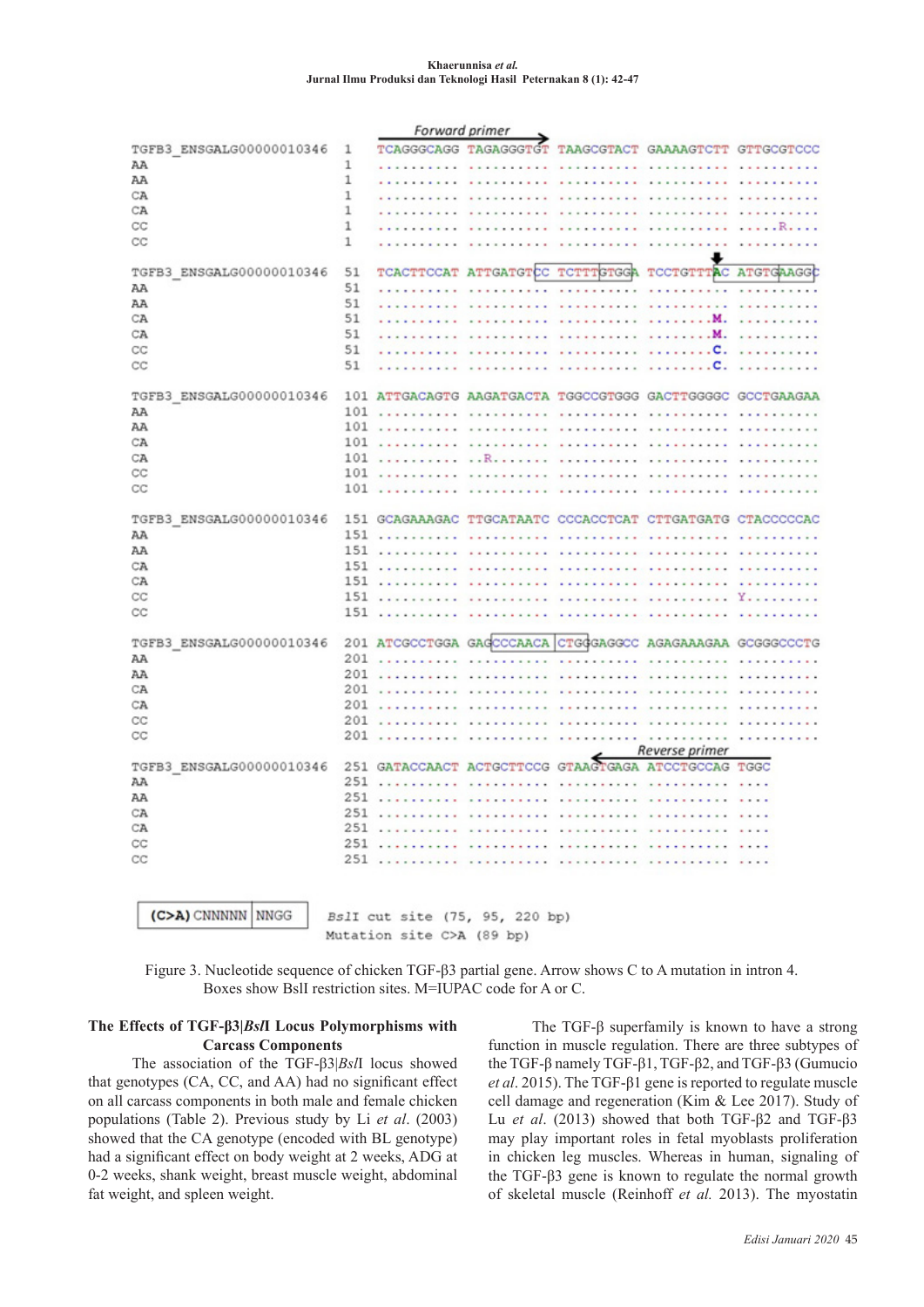#### **Khaerunnisa** *et al.*  **Jurnal Ilmu Produksi dan Teknologi Hasil Peternakan 8 (1): 42-47**

Table 2. The association of TGF-β3|BslI polymorphism on carcass components in F2 Kampung x broiler chickens

| Trait                                             |             |                 |        | Genotype |             |                 |        |
|---------------------------------------------------|-------------|-----------------|--------|----------|-------------|-----------------|--------|
|                                                   |             | CA              |        | $\rm CC$ |             | AA              |        |
| Female                                            | $\mathbf n$ | $=$             | 13     | $n=1$    | n           | $=$             | 5      |
| Carcass weight (gr)                               | 1508.54     | $\! + \!\!\!\!$ | 390.19 | 1152     | 1225.20     | $\! + \!\!\!\!$ | 356.12 |
| Breast weight (gr)                                | 421.77      | $^{+}$          | 133.30 | 293      | 318.20      | $^{+}$          | 102.25 |
| Thigh weight (gr)                                 | 266.62      | $^{+}$          | 71.58  | 193      | 215.00      | $^{+}$          | 60.15  |
| Drumstick weight (gr)                             | 243.08      | $^{+}$          | 61.23  | 165      | 199.80      | $^{+}$          | 47.46  |
| Wings weight (gr)                                 | 212.69      | $^{+}$          | 48.57  | 184      | 171.60      | $^{+}$          | 50.51  |
| Breast muscle weight (gr)                         | 310.85      | $^{+}$          | 109.76 | 181      | 232.00      | $^{+}$          | 84.20  |
| Thigh muscle weight (gr)                          | 195.46      | $\! + \!\!\!\!$ | 47.56  | 127      | 154.60      | $\! + \!\!\!\!$ | 52.05  |
| Drumstick muscle weight (gr)                      | 159.85      | $^{+}$          | 41.91  | 98       | 128.80      | $^{+}$          | 36.32  |
| Male                                              | $\mathbf n$ | $\!\!\!=\!\!\!$ | 11     | $n=1$    | $\mathbf n$ | $=$             | 9      |
| Carcass weight (gr)                               | 1515.55     | $^{+}$          | 349.13 | 1112     | 1648.22     | $^{+}$          | 298.48 |
| Breast weight (gr)                                | 356.09      | $^{+}$          | 86.90  | 281      | 429.56      | $^{+}$          | 78.43  |
| Thigh weight (gr)                                 | 289.09      | $^{+}$          | 81.96  | 215      | 323.33      | $^{+}$          | 63.22  |
| Drumstick weight (gr)                             | 290.45      | $\! + \!\!\!\!$ | 67.89  | 184      | 327.00      | $\! + \!\!\!\!$ | 57.23  |
| Wings weight (gr)                                 | 209.55      | $^{+}$          | 44.56  | 168      | 236.78      | $^{+}$          | 40.02  |
| Breast muscle weight (gr)                         | 256.00      | $^{+}$          | 75.26  | 198      | 294.67      | $^{+}$          | 76.60  |
| Thigh muscle weight (gr)                          | 220.09      | $^{+}$          | 66.77  | 159      | 218.78      | $^{+}$          | 54.55  |
| Drumstick muscle weight (gr)<br>$\cdots$ $\cdots$ | 187.00      | $^{+}$          | 48.56  | 113      | 208.11      | $\! + \!\!\!\!$ | 46.95  |

n: Number of samples

gene, one of the newest members of the TGF-β family, was reported to have an association with carcass composition and quality of chicken meat (Khaerunnisa *et al*. 2016).

Exploration of the function and effect of the TGF-β3 gene on muscle growth and regulation in chickens is still very limited. Although the results of this study were not significantly different, this study might be able to provide the role of the TGF-β3 gene in carcass components. The difference with Li *et al.* (2003) may caused by chicken breed differences and limited number of samples, especially the CC genotype. Further studies are required in a large chicken population to prove the role of TGF-β3 gene.

## **CONCLUSION**

Kampung, broiler, and its cross were polymorphic according to the TGF-B3|*Bsl*I genotypes. These genotypes did not appear to influence chicken carcass components in F2 Kampung x broiler cross. This gene cannot be recommended as a marker for selection of improving carcass production since there is no association with the carcass component.

# **ACKNOWLEDGEMENT**

Authors thank to PMDSU Research Grant from The Ministry of Research, Technology, and Higher Education, Republic of Indonesia, which financially supported this work.

## **REFERENCES**

- **Abdurrahman, Z. H**, Y. B. Pramono, & N. Suthama. 2016. Meat characteristic of crossbred local chicken fed inulin of dahlia tuber and Lactobacillus sp. Med. Pet. 39:112- 118. https:// doi.org/10.5398/medpet.2016.39.2.112
- **Allendorf, F. W**., G. Luikart, & S. N. Aitken. 2013. Conservation and the Genetics of Population 2nd Ed. Wiley-Blackwell Publishing, UK.
- **Dayton, W. R**. & M. E. White. 2008. Cellular and molecular regulation of muscle growth and development in meat animals. J. Anim. Sci*.* 86:217-225. doi: 10.2527/ jas.2007-0456
- **FAO**. 2008. Local chicken genetic resources and production systems in Indonesia. Prepared by Muladno Muladno. GCP/ RAS/228/GER Working Paper No. 6. Rome.
- **Gu, L**., C. Sun, Y. Gong, M. Yu & S. Li. 2017. Novel copy number variation of the TGFβ3 gene is associated with TGFβ3 gene expression and duration of fertility traits in hens. PLoS ONE 12(3): e0173696. doi: 10.1371/ journal. pone.0173696
- **Gumucio, J.P**., K. B. Sugg, & C. L. Mendias. 2015. TGF-β superfamily signaling in muscle and tendon adaptation to resistance exercise. Exerc. Sport. Sci. Rev. 43:93-99.
- **Hall, T**. 2011. BioEdit: An important software for molecular biology. GERF Bulletin of Biosciences 2:60-61.
- **Jin, S**., S. Chen, H. Li, Y. Lu, D. Zhang, C. Ji, G. Xu & N. Yang. 2013. Polymorphisms in the transforming growth factor β3 gene and their associations with feed efficiency in chickens. Poult. Sci. 92 :1745–1749. doi: 10.3382/ps.2013-03018